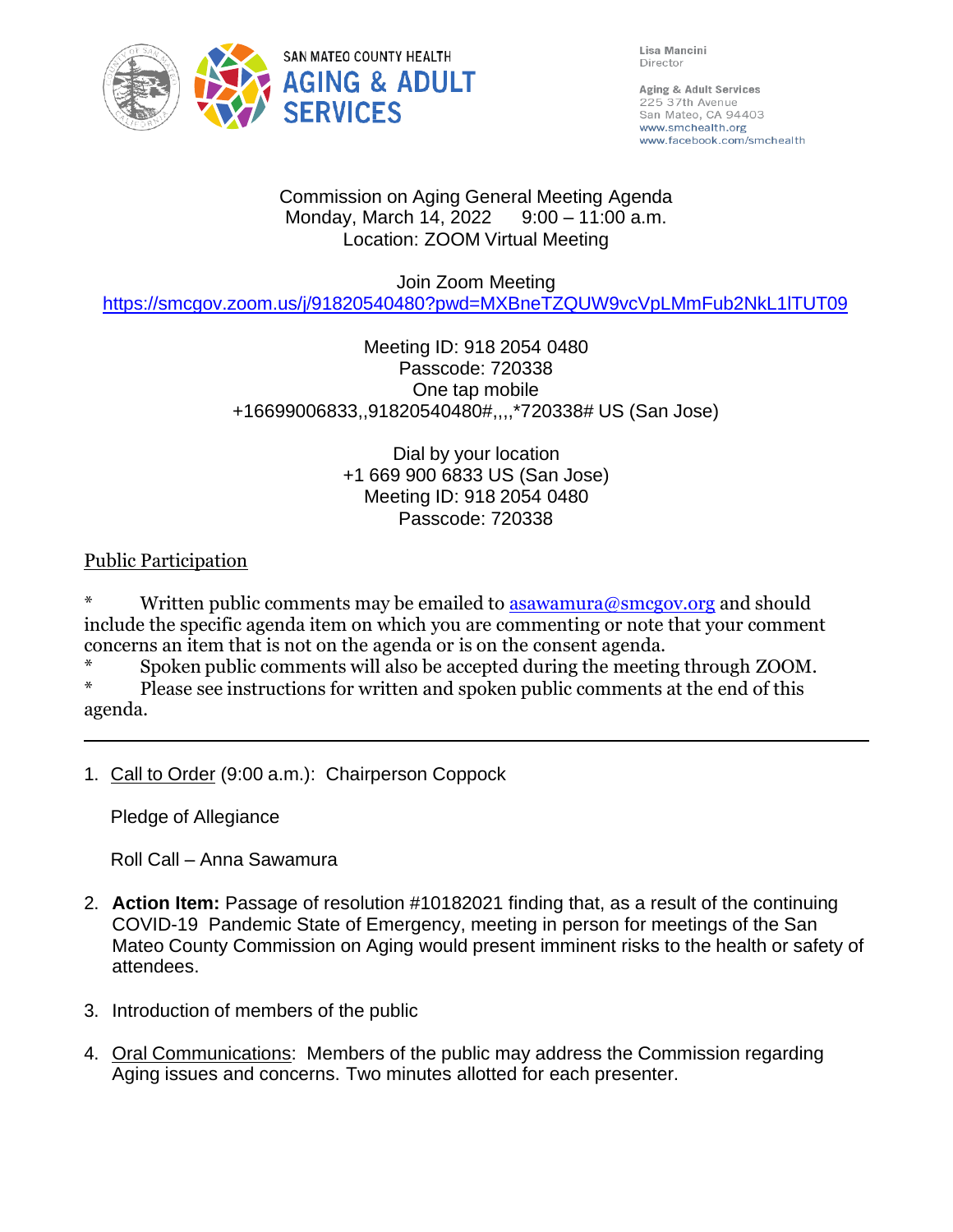- 5. Approval of Today's Agenda: March 14, 2022
- 6. Approval of Minutes: February 14, 2022
- 7. Committee and Ad Hoc Committee Reports
	- Executive Committee
	- RAC (Resource Access Committee)
	- MISO (Middle Income Senior Opportunity) Committee
	- Transportation Committee
- 8. Member Reports

One minute per Commissioner for updates and announcements.

9. Retreat Planning Update

#### 10.Staff Report:

- Lisa Mancini, Director Aging and Adult Services
- Anna Sawamura, Staff to the CoA, AAS Program Services Manager
- 11.Stretch Break (10 Minutes)
- 12. Public Hearing: Area Plan Update by Cristina Ugaitafa
- 13. Re-Open the CoA General Meeting

# **Action Item: Vote for the approval of the Area Plan Update**

- 14. Announcements
- 15. Adjourn